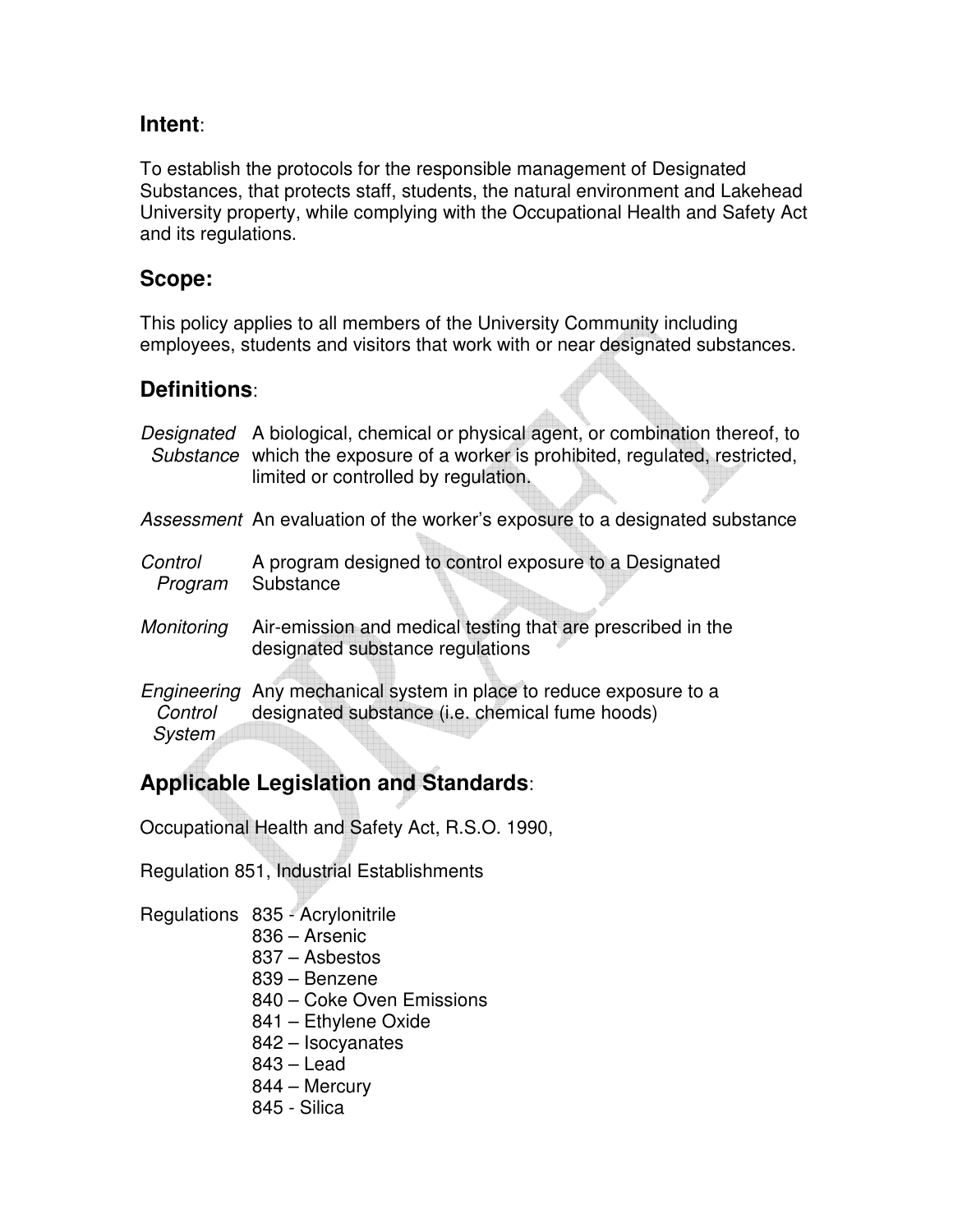#### 846 – Vinyl Chloride

## **Procedure:**

#### Assessment

- $\triangleright$  The use, storage or possession of designated substances must be reported to the Office of Human Resources – Health and Safety.
- $\triangleright$  Substitution of the designated substance by a less hazardous substance will be considered in all assessments.
- $\triangleright$  An assessment will be completed in all areas where the use, storage or handling of designated substances warrant.
- $\triangleright$  The involved individuals and a representative of the Joint Occupational Health and Safety Committee shall participate in the assessment.
- $\triangleright$  The assessment shall consider:
	- o The processing, storage and handling of the substance;
	- $\circ$  The individuals actual and potential exposure to the substance;
	- o The measures and procedures in place to control the exposure.

#### Control Program

If the assessment indicates a potential exposure, the Supervisor, in consultation with the involved individuals and Joint Occupational Health and Safety Representative will develop and implement a designated substance control program as prescribed by the specific designated substance regulation.

Depending on the identity of the Designated Substance, the control program may involve some or all of the following provisions:

- $\triangleright$  Engineering controls, facilities, work and hygiene protocols to control exposure;
- $\triangleright$  Methods to monitor the use of the designated substance and/or concentration of the worker's exposure;
- Exposure records:
- $\triangleright$  Medical examinations and clinical tests:
- $\triangleright$  Training programs for supervisors and workers.

#### Monitoring

- $\triangleright$  Copies of the designated substance records will be provided to and must be maintained by:
	- o Joint Occupational Health and Safety Committee;
	- o Human Resources, filed in employee's personnel file;
	- o Employee's Supervisor.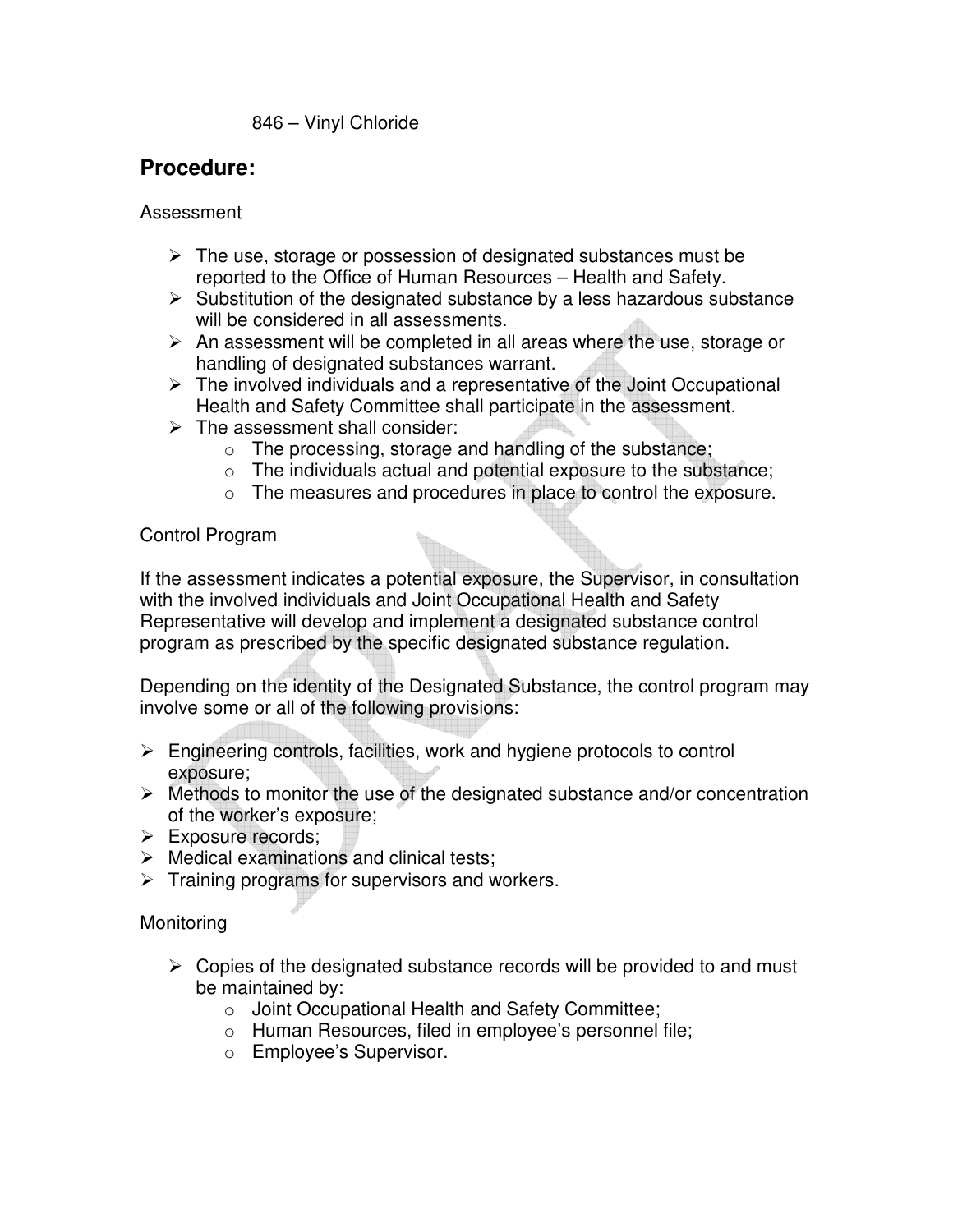## **Guidelines:**

Lakehead University is fully committed to the establishment and management of a designated substance control program.

#### **Role of Senior Managers (Deans/Directors/Chairs)**

 $\triangleright$  Senior Managers shall provide the support and resources necessary to implement and maintain the Designated Substance Management program within their Department.

#### **Role of Supervisor (Administrative and Academic)**

- $\triangleright$  Be aware of and familiar with the designated substances used, stored or handled in their areas.
- $\triangleright$  Be aware of and familiar with the legislation governing the designated substances used, stored or handled in their areas.
- $\triangleright$  Conduct an audit to identify any designated substances used, or the risks associated with their use.
- $\triangleright$  Procure designated substances only through approved purchasing methods.
- $\triangleright$  When possible, substitute a less hazardous product for any designated substance used in the workplace.
- $\triangleright$  Ensure that all designated substances are reported to the Office of Human Resources – Health and Safety on the annual chemical inventory form.
- $\triangleright$  Document any control programs in place to reduce exposure to designated substances in the workplace.
- $\triangleright$  Inform the Joint Occupational Health and Safety Committee overseeing their area of any designated substance assessments conducted and any control programs in place.
- $\triangleright$  Ensure that spill kits and clean-up protocols are provided.
- $\triangleright$  Provide or ensure all workers are aware of the personal protective equipment required to work with the designated substances.
- $\triangleright$  Ensure that all individuals who handle the designated substance (and those who work near designated substances) are fully trained including:
	- o Have knowledge of the specific legislation for the designated substance they are working with;
	- o Proper use of the substances and all aspects of the control program in place, including safe storage, spill clean-up and disposal;
	- o Have valid WHMIS training and access to the MSDS for the designated substances;
	- $\circ$  Are aware of the safe use and care of required personal protective equipment;